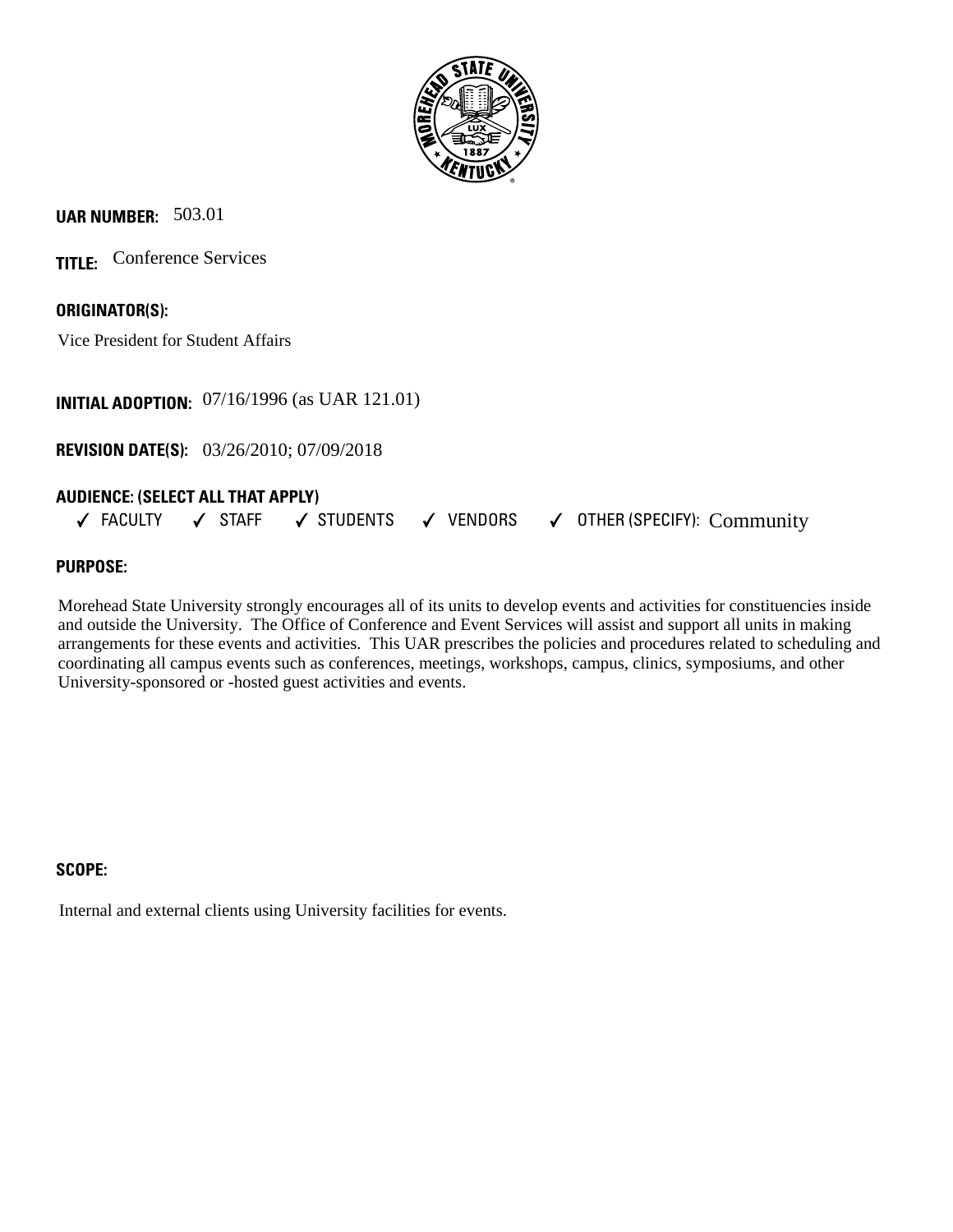#### **DESCRIPTION (INCLUDE DEFINITIONS):**

RESPONSIBILITY: It shall be the responsibility of the Office of Conference and Event Services to coordinate support services for the activities and events listed above utilizing on-campus facilities, grounds and resources. Responsibility shall include scheduling of facilities and services, approving contract, assessing fees and billing of all costs associated with the activity or event.

GUIDELINES: Facilities will be scheduled on a first-come, first-served basis, and should be scheduled as much in advance of the event as possible. The Office of Conference and Event Services reserves the rights to adjust scheduled accommodations to best meet the needs of Morehead State University in those rare instances when this may become necessary.

The Office of Conference and Event Services has the authority to schedule groups, facilities and services in a manner that allows for the most effective use of University resources and to make decisions that are in the best interest of the institution.

The Office of Conference and Event Services reserves the right to schedule major University events/activities (e.g., New Student Days, Family Weekend, Homecoming, Board of Regents meetings, etc.) over other University-hosted events in the rare instance that this becomes necessary.

All University facilities other than those times that accommodate the regular academic schedule of classes (Monday through Friday, 8:00 A.M. - 4:30 P.M., including evening classes) must be scheduled through the Office of Conference and Event Services. The Office may utilize software for scheduling and may require University units to utilize this software to schedule classes and events.

Scheduling of resources needed to support the event or activity will be coordinated by the Office of Conference and Event Services (e.g. Facility Management, University Police, etc.). The estimated fees will be included in any agreement/contract prior to the formal scheduling of the event/activity. Catering services will need to be arranged through the University's partner, Aramark.

FEES/CHARGES: The Office of Conference and Event Services will establish fees and charges in cooperation with the sponsoring University department or organizer and non-University sponsor. Fees and charges will be sufficient to cover the cost of the activity and will include facility usage and support service charges as appropriate. Departmental sponsors should consider the department's revenue objectives when establishing the fee to charge for participation in the activity. The Office of Conference and Event Services will establish procedures for enabling service providers to receive reimbursement for service.

The Office of Conference and Event Services shall establish, by July 1, for the next fiscal year, the rates for facility usage. The rates are maintained in the Office of Conference and Event Services.

The Office of Conference and Event Services shall reimburse University resources in accordance with the established rates.

When a scheduled event/activity is canceled, the Office of Conference and Event Services should be contacted as soon as possible. Cancellations not received at least twenty-four (24) hours prior to a scheduled event may be subject to a cancellation fee.

Heere are financially reenonsible for any damages which occur during their use of campus facilities. Groups having o

| <b>APPROVED BY:</b>              |                   |                     |
|----------------------------------|-------------------|---------------------|
| <b>VICE PRESIDENT:</b>           | DATE $7 - 9 - 18$ |                     |
| APPROPRIATE INSTITUTIONAL REVIEW |                   | DATE: $7 - 10 - 18$ |
| <b>PRESIDENT:</b>                |                   | DATE: $7 - 9 - 18$  |
|                                  |                   |                     |